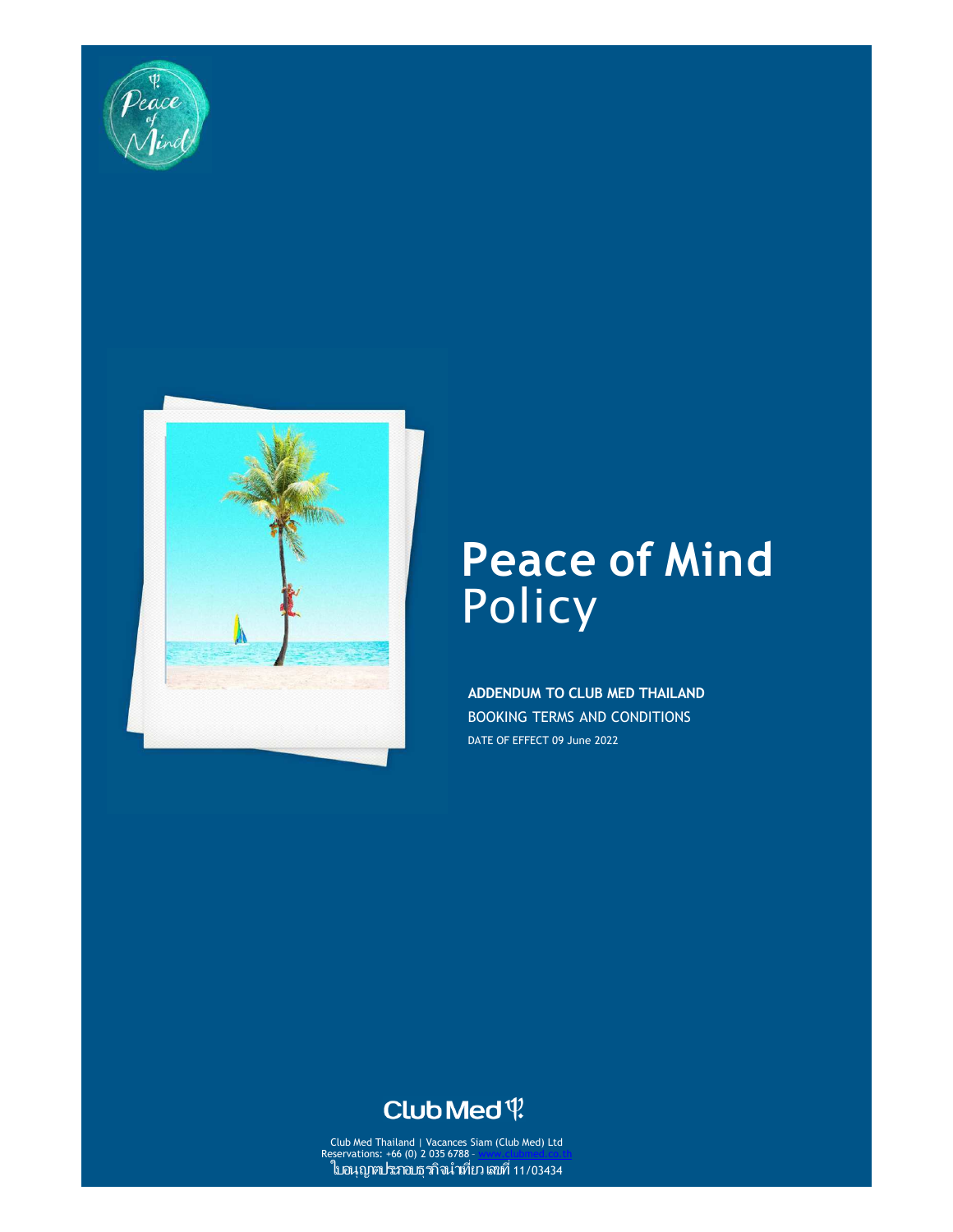

# CLUB MED PEACE OF MIND POLICY Terms & Conditions

Club Med is introducing a Peace of Mind policy to provide flexibility to our guests with their travel plans.

The Peace of Mind policy will apply to all bookings described below. Club Med Standard Booking Terms & Conditions will continue to apply to all bookings save as otherwise modified by this Peace of Mind policy.

### **A. For all bookings made until 30 August 2022**

#### **1. FREE CHANGE OF DATE**

Club Med offers one free change of travel date up to 7 days before departure without any amendment or cancellation charges, subject to the following terms:

- a) Club Med must be informed of the amendment at least 7 days before your scheduled departure date.
- b) Amended travel journey must be completed by 30 April 2023
- c) The original length of stay, number and adult-child breakdown of guests, room category and resort booked must remain the same in the amended booking.
- d) Any additional costs for any applicable airline/other transportation/services charges relating to the travel date change shall be payable by you.
- e) If the amended booking is of lesser value from the original booking, the difference in pricing shall be refunded to you only in the form of credits to be used within one year of the amended departure date. If the amended booking is of a greater value from the original booking, you will be required to pay for the new price and any other pricing variances due.

After you have exercised the one free change, please note that the Club Med Standard Booking Terms & Conditions shall apply to any further changes.

#### **2. BOOK NOW PAY LATER**

#### For bookings made more than 30 days prior to scheduled departure

**Deposits:** A deposit of THB 3000 per person for Club Med land stay component/ package and full price payment for any airplane/other transportation/services ticket included in your package must be paid at the time of booking to secure and validate your booking.

**Final Payment:** The balance of the Club Med holiday cost must be paid at least 30 days before your scheduled departure.

For bookings made within 30 days of scheduled departure

**Full Payment:** The Club Med holiday cost must be paid in full at the time of booking to secure and validate your booking.



Club Med Thailand | Vacances Siam (Club Med) Ltd Reservations: +66 (0) 2 035 6788 - www.clubmed.co.th ใบอนุญาตประกอบธุรกิจนําเทียว เลขที 11/03434